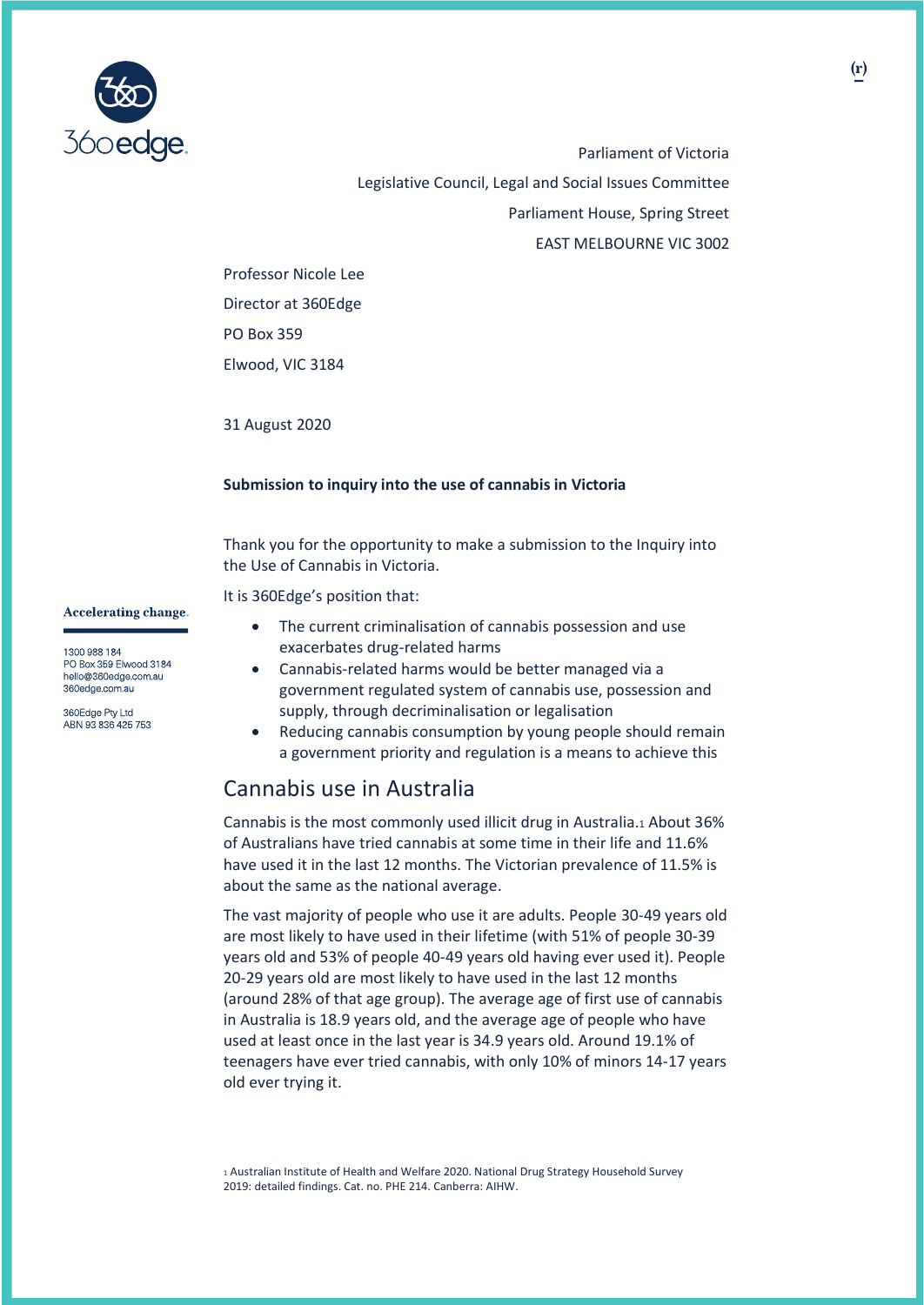

## Harms associated with cannabis use

## *Cannabis harms are low compared to other drugs*

No drugs are without risks and harms. Compared to other common drugs, including alcohol and tobacco, cannabis is relatively less harmful.

In 2010, a multicriteria analysis by the UK Independent Scientific Committee on Drugs was conducted to assess the harms of 20 drugs based on 16 criteria.<sup>2</sup> The analysis has been very influential on drug policy. It found that heroin, crack cocaine, and methamphetamine were the most harmful drugs to individuals and alcohol, heroin, and crack cocaine were the most harmful to others. Cannabis was considered to be moderate-to-low risk across all criteria. <sup>3</sup>

A more recent study from Australia found similar results. Cannabis ranked 13th out of 22 drugs assessed (Figure 1).

**Accelerating change.** 

1300 988 184 PO Box 359 Elwood 3184 hello@360edge.com.au 360edge.com.au

360Edge Pty Ltd ABN 93 836 425 753

> <sup>2</sup> David J Nutt, Leslie A King, Lawrence D Phillips. Drug harms in the UK: a multicriteria decision analysis. The Lancet, 2010; DOI: 10.1016/S0140-6736(10)61462-6 <sup>3</sup> David J Nutt, Leslie A King, Lawrence D Phillips. Drug harms in the UK: a multicriteria decision analysis. The Lancet, 2010; DOI: 10.1016/S0140-6736(10)61462-6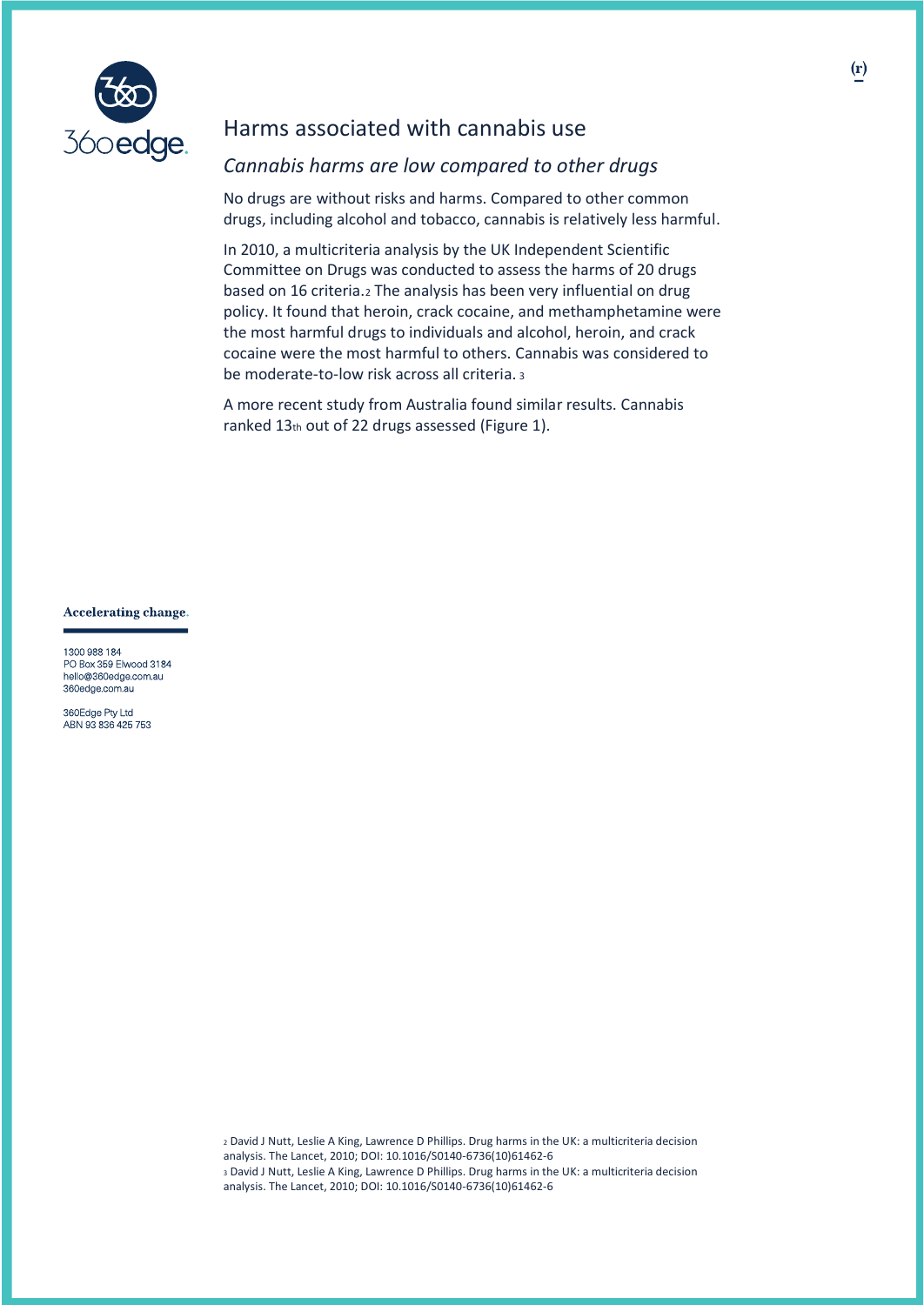

### *Figure 1: Harm to self and others of selected drugs (from Bonomo et al., 2019)*



## *The causal direction of harms has not been established*

Acute health harms as a result of cannabis use, such as overdose, are very rare. Harms commonly associated with recreational use of cannabis are generally mid to long term, including dependence, cognitive deficits, mental health problems, and, among younger people, poor school outcomes.<sup>4</sup>

#### **Accelerating change.**

1300 988 184 PO Box 359 Elwood 3184 hello@360edge.com.au 360edge.com.au

360Edge Pty Ltd ABN 93 836 425 753 The causal direction of these harms is not well established and the evidence of association is mixed. It may be, for example, that people with existing cognitive deficits or other risks factors for developing cognitive deficits are more likely to use cannabis, rather than cannabis causing those cognitive deficits.

There is no doubt that cannabis can produce short-term changes to thinking, working memory, executive function, and psychomotor function – that's one of the reasons why people use it.

A large longitudinal cohort studys found that, among people who were heavy users of cannabis, cognitive functioning declined more than people who used occasionally, but more recent longitudinal twin studies67 concluded that there is no reliable relationship between cannabis use and cognitive functioning. The studies showed that adolescents who used cannabis had lower cognitive functioning before they started using cannabis.

Regular cannabis use has been found to double the risk of schizophrenia, but risk of psychosis due to cannabis consumption appears to be limited

<sup>4</sup> Hall, W. (2015), Cannabis health effects. Addiction, 110: 19-35. doi:10.1111/add.12703 <sup>5</sup> Meier MH, Caspi A, Ambler A, et al. Persistent cannabis users show neuropsychological decline from childhood to midlife. Proc Natl Acad Sci U S A. 2012;109(40):E2657-E2664. doi:10.1073/pnas.1206820109

<sup>6</sup> Jackson NJ, Isen JD, Khoddam R, et al. Impact of adolescent marijuana use on intelligence: Results from two longitudinal twin studies. Proc Natl Acad Sci U S A. 2016;113(5):E500-E508. <sup>7</sup> Meier MH, Caspi A, Danese A, et al. Associations between adolescent cannabis use and neuropsychological decline: a longitudinal co-twin control study. Addiction. 2018;113(2):257- 265.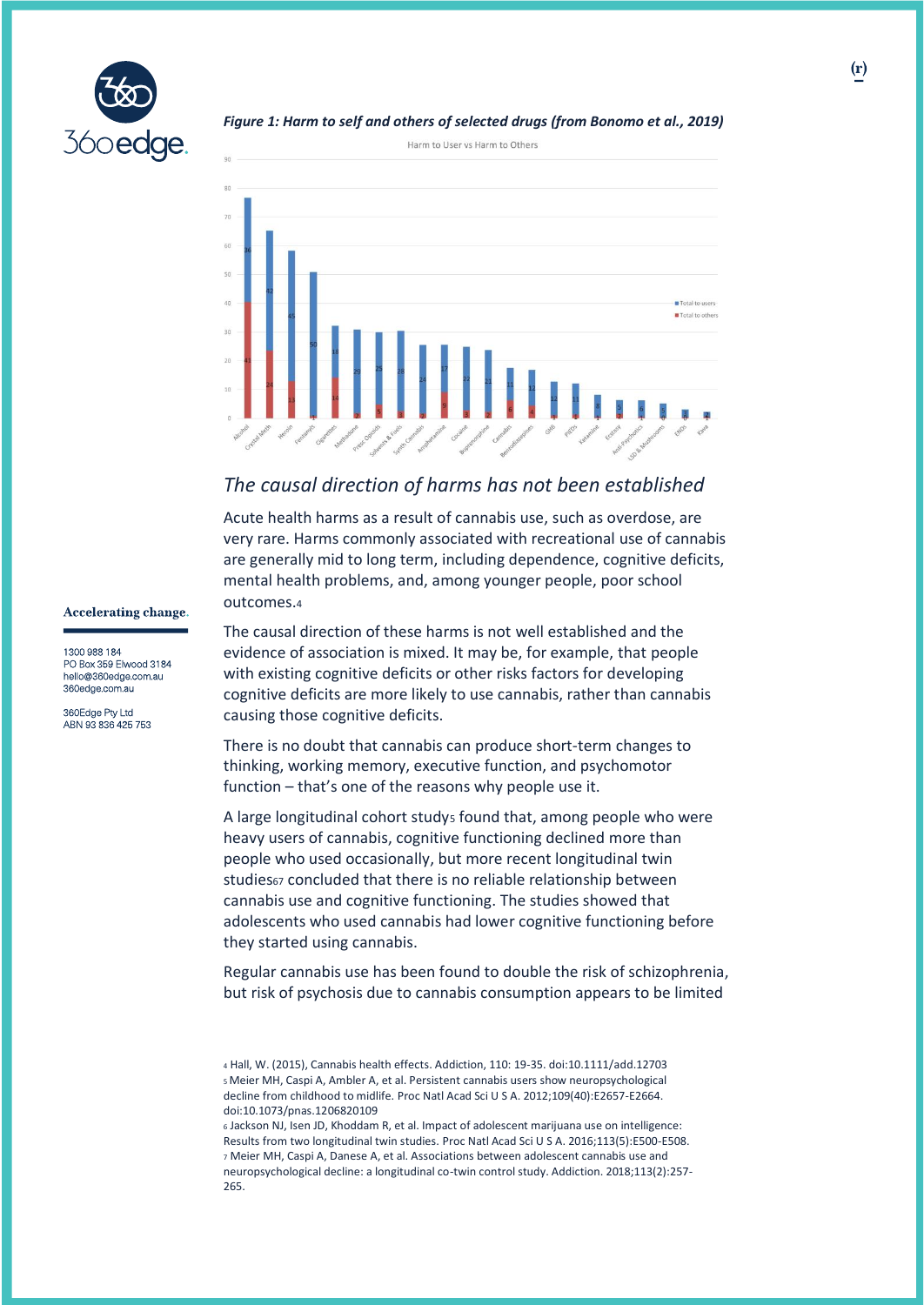

**Accelerating change.** 

1300 988 184 PO Box 359 Elwood 3184 hello@360edge.com.au 360edge.com.au 360Edge Pty Ltd ABN 93 836 425 753

to certain vulnerable populations, who may have gone on to develop schizophrenia without cannabis use.

Young people, individuals with previous experience of psychosis and those with a high genetic risk of schizophrenia appear most at risk of psychosis due to cannabis consumption.8 However, there are no indications that higher rates of cannabis consumption in the population increases the rate of schizophrenia.<sup>9</sup>

In addition, to put the risk in context, the rate of schizophrenia in the general community is approximately 1%. Therefore, the rate of schizophrenia among people who use cannabis is potentially 2% of the less than 12% that use regularly.

Teen cannabis use is associated with poorer school outcomes but, again, causation has not been established. It is likely that social determinants of health outcomes including family poverty, education, and employment are drivers of both early cannabis use and poorer school outcomes.

The lifetime risk of developing cannabis dependence is much lower than for other illicit drugs at 9% compared to 23% for heroin, 17% for cocaine, 15% for alcohol and 11% for stimulants.<sup>10</sup>

Daily use increases risk of dependence with around a third of daily users thought to be dependent.<sup>11</sup> Around 37% of people who use cannabis are daily users. So one third of 37% of all users are at risk of dependence.

Claims that cannabis is a 'gateway drug' which leads to consumption of more harmful drugs, has been thoroughly debunked.<sup>12</sup> While it is true that people who use other drugs later most often use cannabis first, the converse is not true - most people who use cannabis do not go on to use other drugs. <sup>13</sup> In addition, alcohol and tobacco usually precede cannabis use, which if the theory were correct, would make those drugs the 'gateway' to cannabis and other drug use.

## Harms associated with cannabis prohibition

Australia's official policy on alcohol and other drugs, the National Drug Strategy, is based on harm minimisation. There are three pillars to this policy, including supply reduction (law enforcement), demand reduction (prevention and treatment) and harm reduction.<sup>14</sup>

In a harm minimisation framework, policies should focus on keeping harms to a minimum, resulting in a net reduction in harm. However,

<sup>13</sup> Fergusson, D.M., Boden, J.M. and Horwood, L.J. (2006), Cannabis use and other illicit drug use: testing the cannabis gateway hypothesis. Addiction, 101: 556-569. x

<sup>8</sup> Semple, David & Mcintosh, Andrew & Lawrie, Stephen. (2005). Cannabis as a risk factor for psychosis: systematic review. Journal of psychopharmacology (Oxford, England). 19. 187-94. <sup>9</sup> Semple, David & Mcintosh, Andrew & Lawrie, Stephen. (2005). Cannabis as a risk factor for psychosis: systematic review. Journal of psychopharmacology (Oxford, England). 19. 187-94. <sup>10</sup> Hall, W. (2015), Cannabis health effects. Addiction, 110: 19-35.

<sup>11</sup> www1.health.gov.au/internet/main/publishing.nsf/Content/health-pubs-drug-cannab2-ch73.htm 12 A summary can be found at Dave Levitan, 'Is Marijuana Really a 'Gateway Drug'?' FactCheck <https://www.factcheck.org/2015/04/is-marijuana-really-a-gateway-drug/>

<sup>14</sup>Australian Government, National Drug Strategy nationaldrugstrategy.gov.au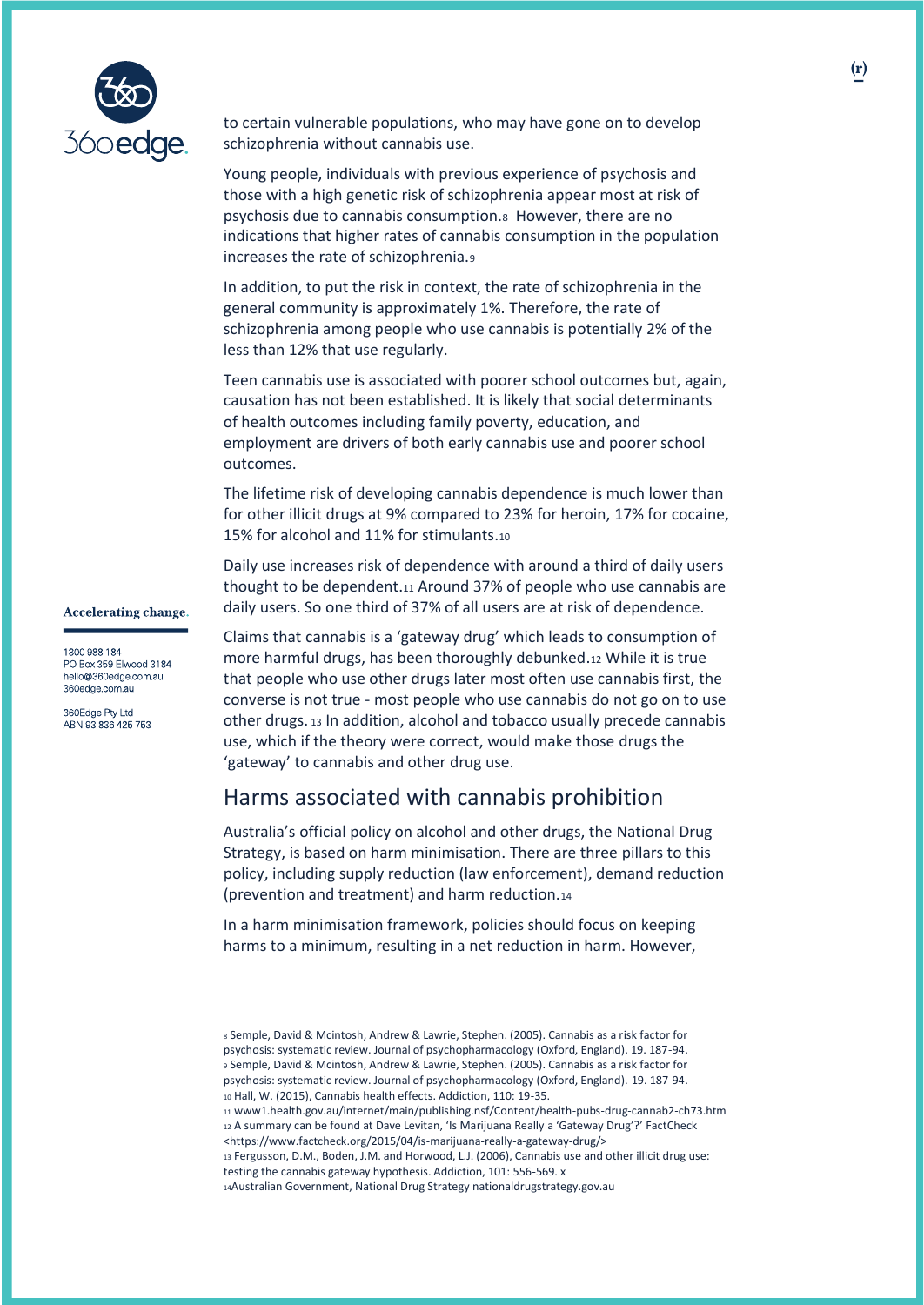

some of the most significant harms from using illicit drugs, including cannabis, are precisely because they are illegal.

Despite the platform of harm minimisation, the focus on prohibition to achieve this has resulted in:

- A flourishing unregulated black market, with no quality control or limits on purchase of cannabis by minors.<sup>15</sup>
- The stigmatisation and life-altering impacts of criminalisation, including labelling effects, employment and visa limitations as a result of a criminal record and the criminogenic effects of imprisonment. <sup>16</sup>
- Significant burdens on the justice system (police, courts and prisons) to prosecute drug-related offences and/or to divert offenders to programs.<sup>17</sup> <sup>18</sup>
- Default normalisation of alcohol as the most widely consumed, psychoactive substance in Australia despite significant harms.<sup>19</sup>
- Criminalisation acting as a barrier to harm reduction interventions.<sup>20</sup>

Recognising the failures of prohibitionist approaches to drug policy, many countries are now exploring other strategies to reduce cannabis related harms, including decriminalisation and legalisation.

## **Accelerating change.**

1300 988 184 PO Box 359 Elwood 3184 hello@360edge.com.au 360edge.com.au

360Edge Pty Ltd ABN 93 836 425 753

## Cannabis decriminalisation

The decriminalisation of cannabis refers to the removal of criminal penalties for the use and possession of cannabis within a jurisdiction.<sup>21</sup>

Decriminalisation of small quantities of cannabis exists in the ACT, South Australia and the Northern Territory.<sup>22</sup> Despite nearly 30 years of decriminalisation, ACT and South Australia have the lowest rates of cannabis use in Australia (10.5% and 10.6% respectively, compared to the Australian average of 11.6%).

Decriminalisation models do not involve the legalised sale or cultivation of cannabis, merely the removal of criminal penalties for use and possession.

<sup>15</sup> Jiggens, John (2005) The Cost of Drug Prohibition in Australia. In Bailey, C & Barnett, K (Eds.) Social Change in the 21st Century 2005 Conference Proceedings. Queensland University of Technology, pp. 1-19 socialchange.qut.edu.au/conferences/socialchange/2005proceedings.jsp

<sup>16</sup> Shanahan, Marian; Hughes, Caitlin and McSweeney, Tim. Police diversion for cannabis offences: Assessing outcomes and cost-effectiveness [online]. Trends and Issues in Crime and Criminal Justice, No. 532, Jun 2017: 1-13

<sup>17</sup> Ritter, A., McLeod, R., & Shanahan, M. (2013). Monograph No. 24: Government drug policy expenditure in Australia – 2009/10. DPMP Monograph Series. Sydney: National Drug and Alcohol Research Centre.

<sup>18</sup> Shanahan, Marian; Hughes, Caitlin and McSweeney, Tim. Police diversion for cannabis offences: Assessing outcomes and cost-effectiveness [online]. Trends and Issues in Crime and Criminal Justice, No. 532, Jun 2017: 1-13

<sup>19</sup> Reiman, A. Cannabis as a substitute for alcohol and other drugs. Harm Reduct J 6, 35 (2009). <sup>20</sup> O'Keefe D; Ritter A; Stoove M; Hughes C; Dietze P, 2020, 'Harm reduction programs and policy in Australia: Barriers and enablers to effective implementation', Sucht, vol. 66, pp. 33 - 43 <sup>21</sup> Hughes, C., Ritter, A., Chalmers, J., Lancaster, K., Barratt, M. & Moxham-Hall, V. (2016). Decriminalisation of drug use and possession in Australia – A briefing note. Sydney: Drug Policy

Modelling Program, NDARC, UNSW Australia. <sup>22</sup> Hughes, C., Ritter, A., Chalmers, J., Lancaster, K., Barratt, M. & Moxham-Hall, V. (2016).

Decriminalisation of drug use and possession in Australia – A briefing note. Sydney: Drug Policy Modelling Program, NDARC, UNSW Australia.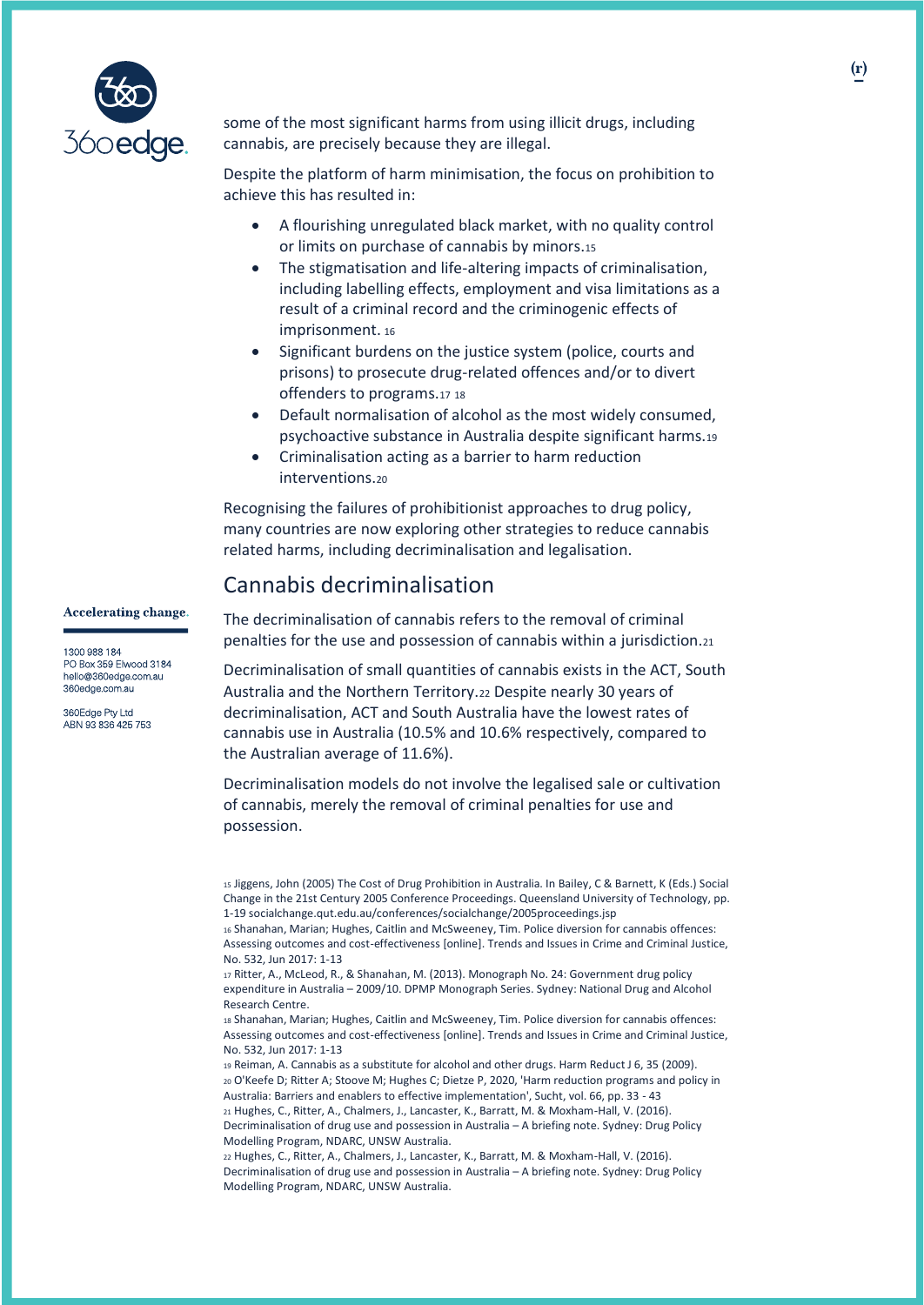

Cannabis has been decriminalised (to varying degrees) in many countries across the world.<sup>23</sup>

Research has found the following benefits to the decriminalisation of cannabis:<sup>24</sup>

- Lower costs to society, especially the criminal justice system.
- Lower costs to individuals, including improving employment prospects.
- No change to drug use or drug-related crime as a result of decriminalisation.

However, a key disadvantage of the decriminalisation model is that it has no impact on cannabis supply, allowing black market operators to continue to operate.

## Cannabis legalisation

Cannabis legalisation involves implementing a model for regulated cannabis supply to the population.

Sale, supply, possession and use of cannabis has been legalised in Uruguay, Catalonia, Canada and a number of jurisdictions in the United States.<sup>25</sup>

There have been some promising findings from these countries including:

**Accelerating change.** 

1300 988 184 PO Box 359 Elwood 3184 hello@360edge.com.au 360edge.com.au

360Edge Pty Ltd ABN 93 836 425 753

- No evidence of increased cannabis use by young people following legalisation.<sup>26</sup>
- Decreased illicit drug markets in legalised jurisdictions (although some indication of cross-border illicit activity).<sup>27</sup>
- No increase in crash fatality rates in legalised jurisdictions.<sup>28</sup>

If cannabis is legally supplied, the number of people who come in contact with the criminal justice system will almost certainly be reduced, but little is known about the size of reduction. Likewise, the impact on drug treatment outcomes is unclear,<sup>29</sup> although presumably, as stigma is reduced access to treatment is improved.

<sup>23</sup> Including Portugal, Argentina, Austria, Belgium, Belize, Bermuda, Bolivia, Chile, Columbia, Costa Rica, Croatia, Czech Republic, Ecuador, Estonia, Georgia, Israel, Italy, Jamaica, Luxembourg, Malta, Mexico, Moldova, Netherlands, Paraguay, Peru, Slovenia, South Africa, Spain, Switzerland, and 16 states and 1 territory in the United States.

<sup>24</sup> Hughes, C., Ritter, A., Chalmers, J., Lancaster, K., Barratt, M. & Moxham-Hall, V. (2016). Decriminalisation of drug use and possession in Australia – A briefing note. Sydney: Drug Policy

Modelling Program, NDARC, UNSW Australia.

<sup>25</sup> EMCDDA, 'Models for the legal supply of cannabis: recent developments'

emcdda.europa.eu/topics/pods/legal-supply-of-cannabis

<sup>26</sup> JA Dilley, SM Richardson, B Kilmer, RL Pacula, MB Segawa, M Cerda Prevalence of cannabis use in youths after legalization in Washington State JAMA Pediatr, 173 (2019), pp. 192-193 <sup>27</sup> Hall, Wayne, Stjepanović, Daniel, Caulkins, Jonathan, Lynskey, Michael, Leung, Janni, Campbell, Gabrielle and Degenhardt, Louisa (2019). Public health implications of legalising the production and sale of cannabis for medicinal and recreational use. The Lancet 394 (10208) 1580-1590. <sup>28</sup> JD Aydelotte, LH Brown, KM Luftman, et al. Crash fatality rates after recreational marijuana legalization in Washington and Colorado Am J Public Health, 107 (2017), pp. 1329-1331 <sup>29</sup> Hall, Wayne, Stjepanović, Daniel, Caulkins, Jonathan, Lynskey, Michael, Leung, Janni, Campbell, Gabrielle and Degenhardt, Louisa (2019). Public health implications of legalising the production and sale of cannabis for medicinal and recreational use. The Lancet 394 (10208) 1580-1590.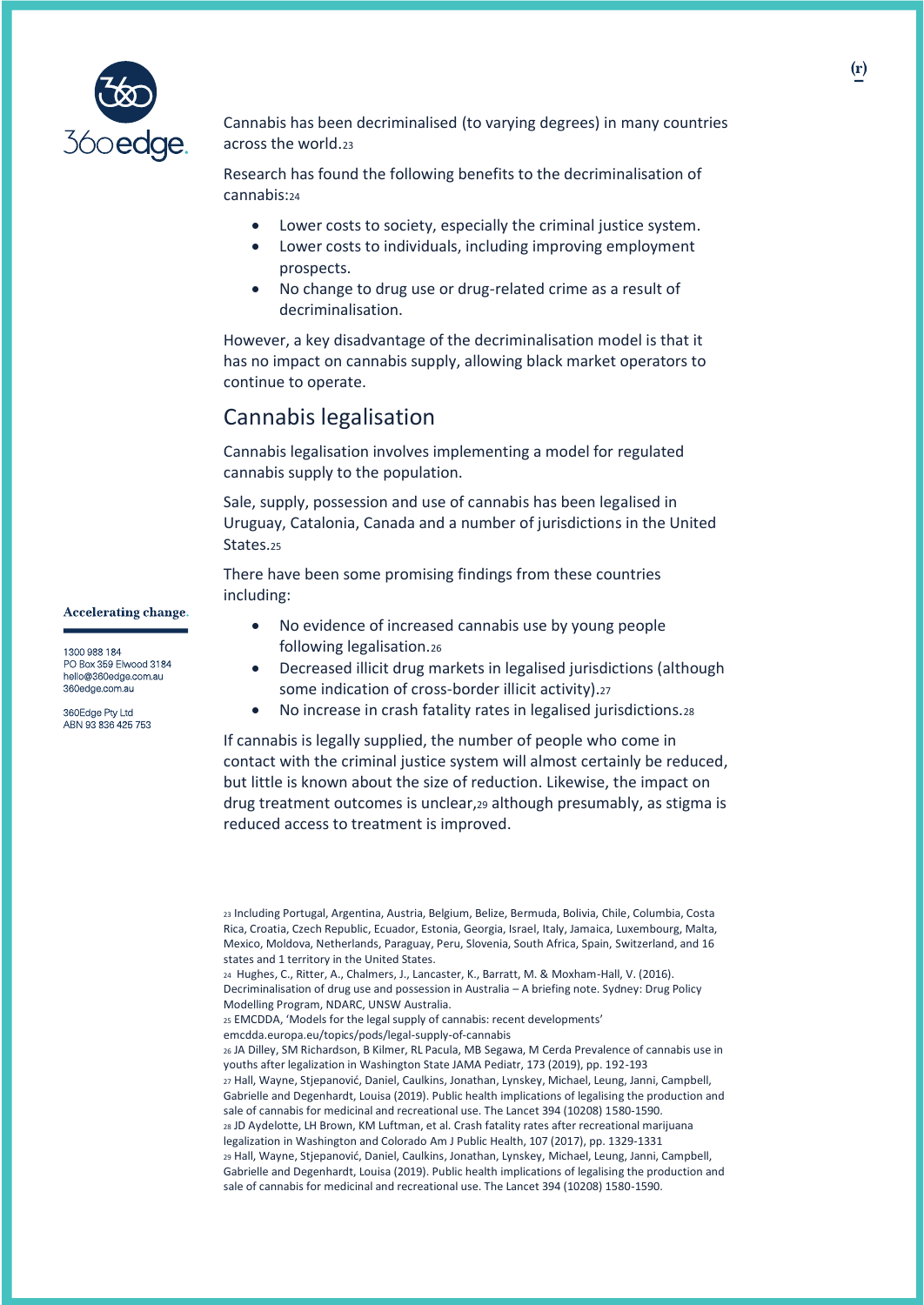

Research has found some increases in use among middle- and olderaged groups in legalised jurisdictions, but not amongst young people.<sup>30</sup>

One study,<sup>31</sup> found small increases in cannabis disorder in legalised jurisdictions in the United States. The proportion of respondents aged 12 to 17 years reporting cannabis use disorder increased from 2.18% to 2.72% after legalisation. The proportion of respondents 26 years or older reporting frequent cannabis use increased from 2.13% to 2.62% and those with cannabis use disorder, from 0.90% to 1.23%.

This year, the ACT partially legalised cannabis, allowing adult residents of the ACT to grow up to 2 plants per person to a maximum of 4 per household, or to possess 50g or equivalent of dried cannabis.<sup>32</sup> The legislation has enabled the ACT Government to put in place numerous safeguards to protect the interests of children and young people. Under the legislation, use and possession is legal but sale and supply of cannabis is still a criminal offence.

No jurisdictions in Australia currently allow for the regulated commercial supply of cannabis.

Given the risks associated with the current black market in cannabis, 360Edge supports a cannabis legalisation model in Victoria that includes regulated supply.

Models for regulated cannabis supply range from very restricted approaches (such as Uruguay) to free market approaches (such as USA).

Best-practice controls are similar to controls over alcohol and tobacco, including: 33 34

- Strict regulation of product including limits on potency, labelling and packaging
- Age limits
- Bans on advertising
- Graduated taxation measures designed to disrupt black markets firstly, followed by 'sin taxes' to disincentive heavy use
- Continued prohibition on driving whilst impaired by cannabis
- Clear public health messaging to ensure that the public is well informed about potential harms and how to avoid associated health and social problems.<sup>35</sup>

It should be noted that although commercialised models have dominated global discussions, alternative 'middle-ground' legalisation

<sup>32</sup> Drugs of Dependence (Personal Cannabis Use) Amendment Bill 2018 (ACT)

<sup>33</sup> A Englund, TP Freeman, RM Murray, P McGuire Can we make cannabis safer? Lancet Psychiatry, 4 (2017), pp. 643-648

<sup>34</sup> Beau Kilmer (2019) How will cannabis legalization affect health, safety, and social equity outcomes? It largely depends on the 14 Ps, The American Journal of Drug and Alcohol Abuse, 45:6, 664-672.

<sup>35</sup> Hall W. Minimizing the adverse public health effects of cannabis legalization. CMAJ. 2018;190(35):E1031‐E1032.

**Accelerating change.** 

1300 988 184 PO Box 359 Elwood 3184 hello@360edge.com.au 360edge.com.au

360Edge Pty Ltd ABN 93 836 425 753

<sup>30</sup> Hasin DS, Shmulewitz D, Sarvet AL. Time trends in US cannabis use and cannabis use disorders overall and by sociodemographic subgroups: a narrative review and new findings. Am J Drug Alcohol Abuse 2019; 45:623–43.

<sup>31</sup> Cerdá M, Mauro C, Hamilton A et al. Association between recreational marijuana legalization in the United States and changes in marijuana use and cannabis use disorder from 2008 to 2016. JAMA Psychiat 2020;77:165–71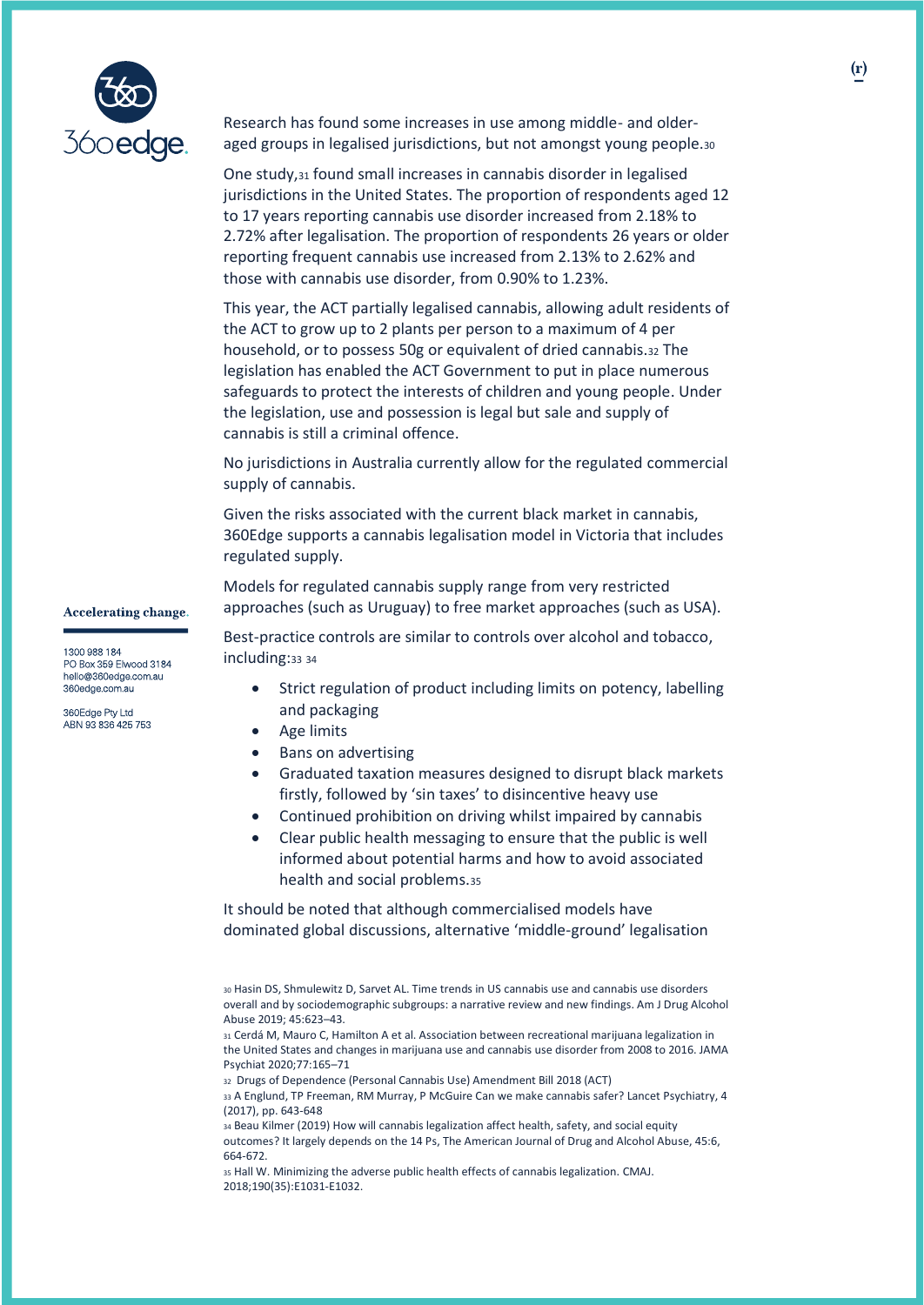

models exist. For example, Vermont and Washington, DC have limited legal cannabis supply to home grows and gifting.<sup>36</sup>

Other options for cannabis supply include government monopolies to allowing socially responsible businesses that do not exclusively focus on profit. <sup>37</sup>

## Reducing cannabis use by young people

Regardless of which policy models are implemented, we support steps to limit the consumption of cannabis by young people under the age of 18.

When it comes to reducing cannabis consumption by young people, there is little evidence that mass media campaigns have an impact.<sup>38</sup>

There is a small but convincing evidence base that shows that brief interventions for young people can lead to behaviour change for alcohol and other drugs.<sup>39</sup> <sup>40</sup>

Tailored drug education programs can be effective. However, the evidence doesn't support all types of programs. School based programs that adopt a harm reduction goal rather than a narrow focus on decreasing demand have been shown to prevent and reduce alcohol and other drug use.<sup>41</sup> <sup>42</sup>

For school-based drug education programs, the best interventions:<sup>43</sup>

**Accelerating change.** 

1300 988 184 PO Box 359 Elwood 3184 hello@360edge.com.au 360edge.com.au

360Edge Pty Ltd ABN 93 836 425 753

- use interactive methods
- are delivered by trained facilitators
- are delivered through a series of structured sessions with refreshers
- normalise the non-use of alcohol and other drugs
- impact perceptions of risk associated with substance use
- provide opportunities to practise and learn personal and social skills.

Programs are more likely to be ineffective if they:

- use didactic methods
- are information-only, particularly if they are based on fear
- are based on unstructured chat sessions

<sup>42</sup> Lee, N. K., Cameron, J., Battams, S., & Roche, A. (2016). What works in school-based alcohol education: A systematic review. *Health Education Journal*, *75*(7), 780–798.

<sup>36</sup> Caulkins JP, Kilmer B. Considering marijuana legalization carefully: insights for other jurisdictions from analysis for Vermont. Addiction. 2016 Dec;111:2082–89.

<sup>37</sup> Beau Kilmer (2019) How will cannabis legalization affect health, safety, and social equity outcomes? It largely depends on the 14 Ps, The American Journal of Drug and Alcohol Abuse, 45:6, 664-672.

<sup>38</sup> Ferri M Allara E Bo A Gasparrini A Faggiano F Media campaigns for the prevention of illicit drug use in young people. Cochrane Database Syst Rev. 2013; 6CD009287

<sup>39</sup> Tanner-Smith, E.E., Steinka-Fry, K.T., Hennessy, E.A. et al. J Youth Adolescence (2015) 44: 1011. <sup>40</sup> Jensen, C. D., Cushing, C. C., Aylward, B. S., Craig, J. T., Sorell, D. M., & Steele, R. G. (2011). Effectiveness of motivational interviewing interventions for adolescent substance use behavior change: A meta-analytic review. Journal of Consulting and Clinical Psychology, 79, 433–44.

<sup>41</sup> Teeson, M, Newton, N and Barrett, E (2012) 'Australian school‐based prevention programs for alcohol and other drugs: A systematic review' *Drug and Alcohol Review* 31(6)

<sup>43</sup> UNODC, 'International Standards on Drug Use Prevention' (2015) available online at: https://www.unodc.org/documents/prevention/UNODC\_2013\_2015\_international\_standards\_on\_ drug\_use\_prevention\_E.pdf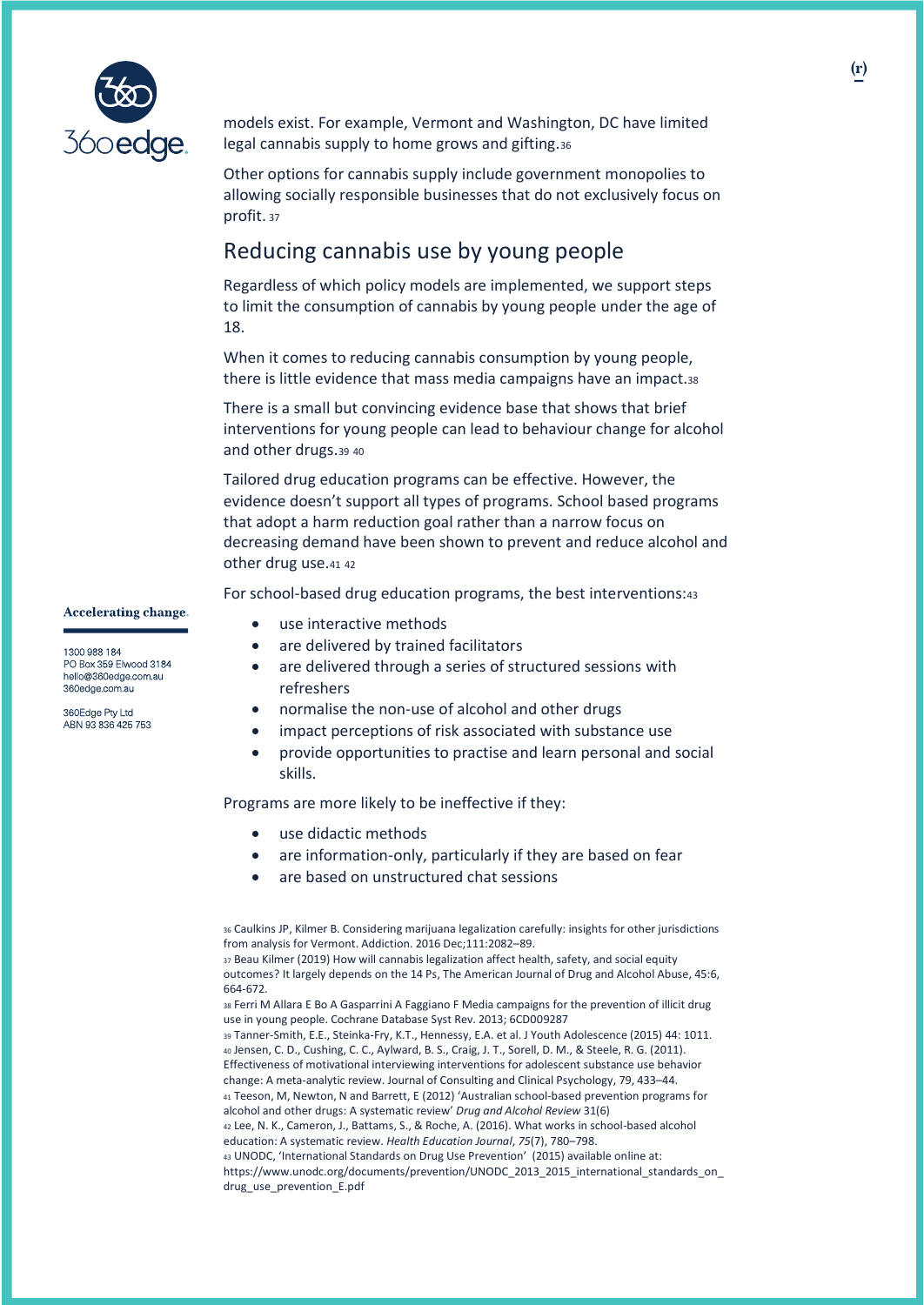

- focus only on building self-esteem and emotional education
- address only ethical or moral decision-making or values
- use ex-drug users as testimonials
- use police officers to deliver the program.

There is evidence to support both universal school-based programs (delivered to all students regardless of risk), <sup>44</sup> as well as more specialist programs to target young people at greater risk.<sup>45</sup> The latter seems to have greater impact, but needs to be implemented carefully to avoid stigmatising at-risk young people.

## Conclusion

Addressing cannabis related harms requires re-thinking how we approach drug policy. The aim should be for a net reduction in harm, which is in line with Australia's official drug policy. Currently, the legal status of cannabis increases drug related harms.

There is compelling evidence for Victoria to decriminalise cannabis use and possession, as well as strong evidence for the legalisation of cannabis supply.

Legalisation or decriminalisation of cannabis use by adults, would allow resources to be prioritised on preventing cannabis use and harms by young people.

360Edge welcomes the opportunity to assist in implementing bestpractice cannabis policy in Victoria and is available to provide further

**Accelerating change.** 

1300 988 184 PO Box 359 Elwood 3184 hello@360edge.com.au 360edge.com.au

360Edge Pty Ltd ABN 93 836 425 753 Yours sincerely,

evidence if necessary.

Dr Nicole Lee Jarryd Bartle **Director at 360Edge Policy Consultant at 360Edge**

44 Teeson, M, Newton, N and Barrett, E 'Australian school-based prevention programs for alcohol and other drugs: A systematic review' (2012) 31(6) *Drug and Alcohol Review*  45 Newton et al, 'The long-term effectiveness of a selective, personality-targeted prevention program in reducing alcohol use and related harms: a cluster randomized controlled trial' (2016) 57(9) *Journal of Child Psychology and Psychiatry*